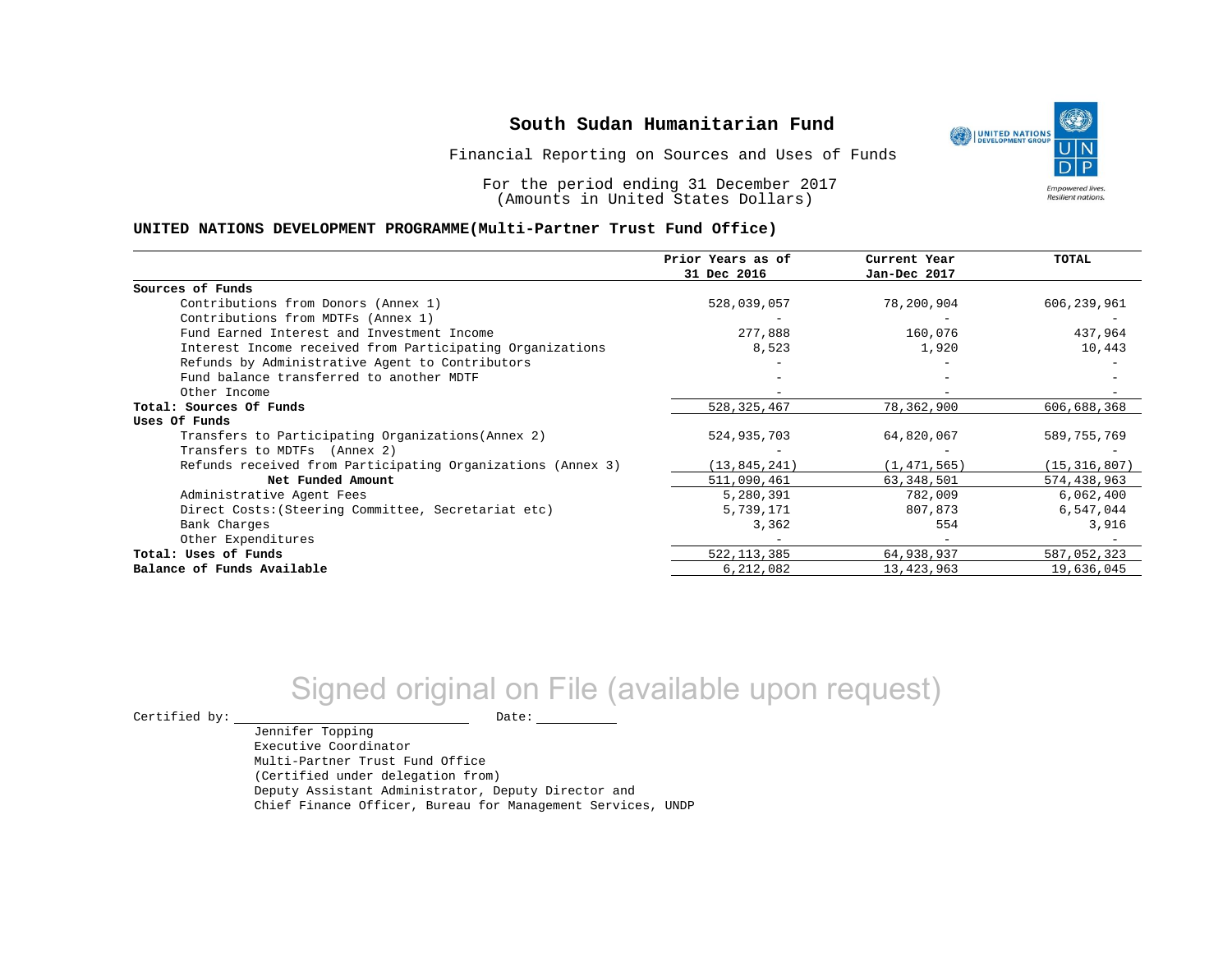

## Financial Reporting on Sources and Uses of Funds

For the period ending 31 December 2017 (Amounts in United States Dollars)

### **UNITED NATIONS DEVELOPMENT PROGRAMME(Multi-Partner Trust Fund Office)**

#### **Annex - 1: Contributions**

|                                | Prior Years as of | Current Year | TOTAL         |
|--------------------------------|-------------------|--------------|---------------|
|                                | 31 Dec 2016       | Jan-Dec 2017 |               |
| From Contributors              |                   |              |               |
| ARAB GULF PROGRAMME FOR UN DEV |                   | 25,000       | 25,000        |
| Australian Agency for Int'l De | 14,162,000        |              | 14,162,000    |
| DEPARTMENT FOR INT'L DEVELOPME | 241,592,614       | 22,383,300   | 263,975,914   |
| GOVERNMENT OF AUSTRALIA        | 16,643,906        | 7,684,602    | 24,328,508    |
| GOVERNMENT OF AZERBAIJAN       |                   | 12,500       | 12,500        |
| GOVERNMENT OF BELGIUM          | 10,743,557        | 4,790,400    | 15,533,957    |
| GOVERNMENT OF CANADA           | 782,350           | 934,629      | 1,716,979     |
| GOVERNMENT OF DENMARK          | 26,377,154        | 4,757,374    | 31, 134, 528  |
| GOVERNMENT OF GERMANY          | 5,295,270         | 13,147,250   | 18,442,520    |
| GOVERNMENT OF<br>ITALY         | 550,665           |              | 550,665       |
| GOVERNMENT OF LUXEMBOURG       | 678,360           | 266,125      | 944,485       |
| GOVERNMENT OF NETHERLANDS      | 52,807,200        |              | 52,807,200    |
| GOVERNMENT OF NORWAY           | 49,392,552        | 9,984,916    | 59, 377, 468  |
| GOVERNMENT OF REPUBLIC OF KORE | 1,000,000         | 1,000,000    | 2,000,000     |
| GOVERNMENT OF SRI LANKA        |                   | 1,250        | 1,250         |
| IRISH AID                      | 16,686,840        | 3,194,392    | 19,881,232    |
| SWEDISH INT'L DEVELOPMENT COOP | 86,482,001        | 8,284,461    | 94,766,461    |
| SWISS AGY FOR DEVELOPMENT & CO | 4,844,588         | 1,734,706    | 6,579,294     |
| Total: Contributions           | 528,039,057       | 78,200,904   | 606, 239, 961 |

Signed original on File (available upon request)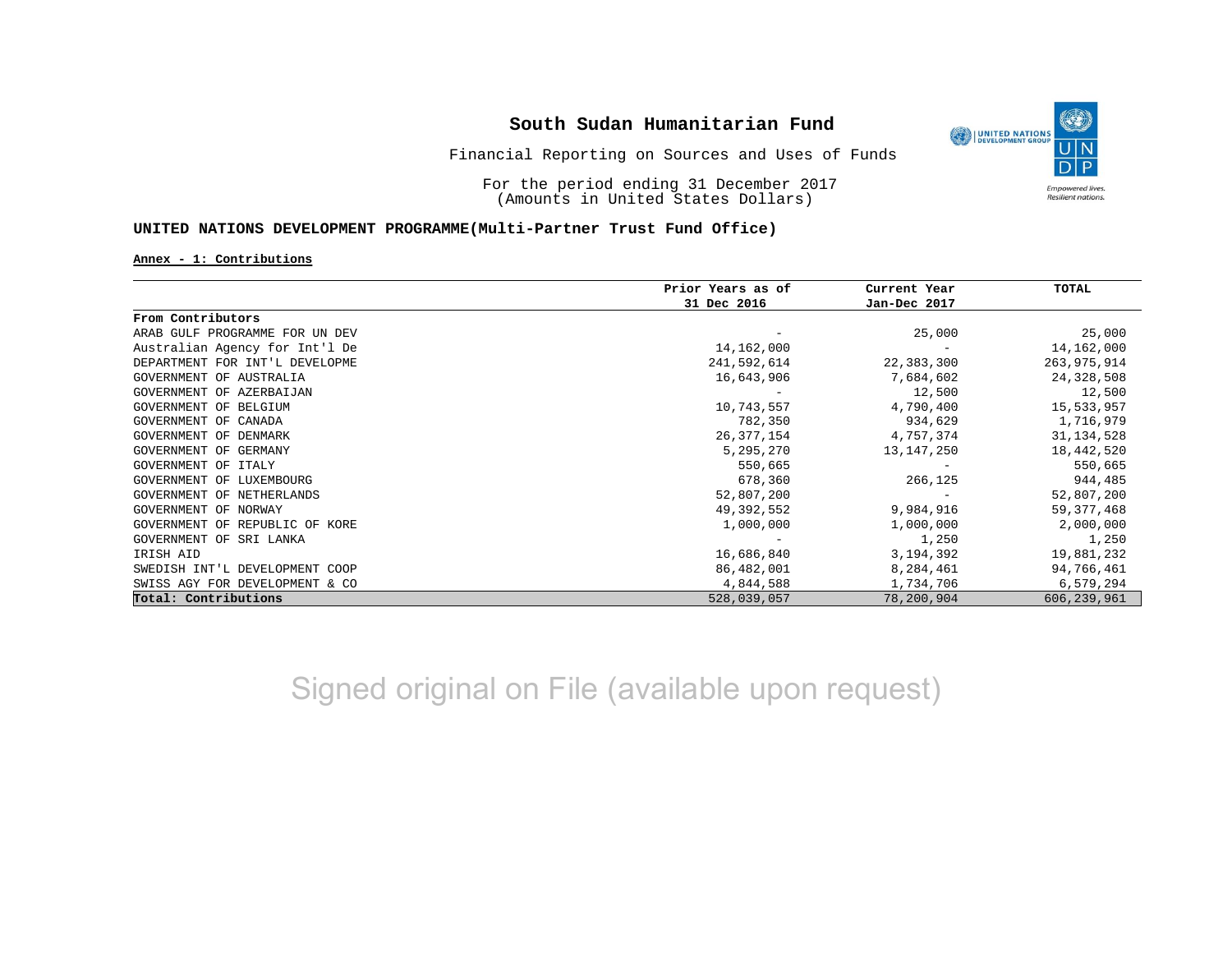

Financial Reporting on Sources and Uses of Funds

For the period ending 31 December 2017 (Amounts in United States Dollars)

### **UNITED NATIONS DEVELOPMENT PROGRAMME(Multi-Partner Trust Fund Office)**

**Annex - 2: Transfers**

|                                | Prior Years as of | Current Year      | TOTAL         |
|--------------------------------|-------------------|-------------------|---------------|
|                                | 31 Dec 2016       | Jan-Dec 2017      |               |
| To Participating Organizations |                   |                   |               |
| FAO                            | 26, 135, 295      | 2,620,001         | 28,755,296    |
| IOM                            | 80,403,123        | 7,955,996         | 88,359,119    |
| OCHA                           | (112, 754)        | 6,066,625         | 5,953,871     |
| UNDP/NGO                       | 257,098,630       | 36,756,395        | 293,855,025   |
| UNDP                           | 856,000           | 1,358,204         | 2, 214, 204   |
| UNESCO                         | 490,000           | $\qquad \qquad -$ | 490,000       |
| UNFPA                          | 8,866,109         | 1,750,001         | 10,616,110    |
| UNHCR                          | 15,072,129        | 119,194           | 15, 191, 323  |
| UNICEF                         | 70,077,093        | 7,628,290         | 77,705,384    |
| UNOPS                          | 10,017,892        |                   | 10,017,892    |
| WFP                            | 44,842,718        | 5,738,985         | 50,581,702    |
| WHO                            | 11,076,714        | 2,107,332         | 13,184,045    |
| Total Transfers                | 524,822,948       | 72,101,022        | 596, 923, 971 |

Signed original on File (available upon request)